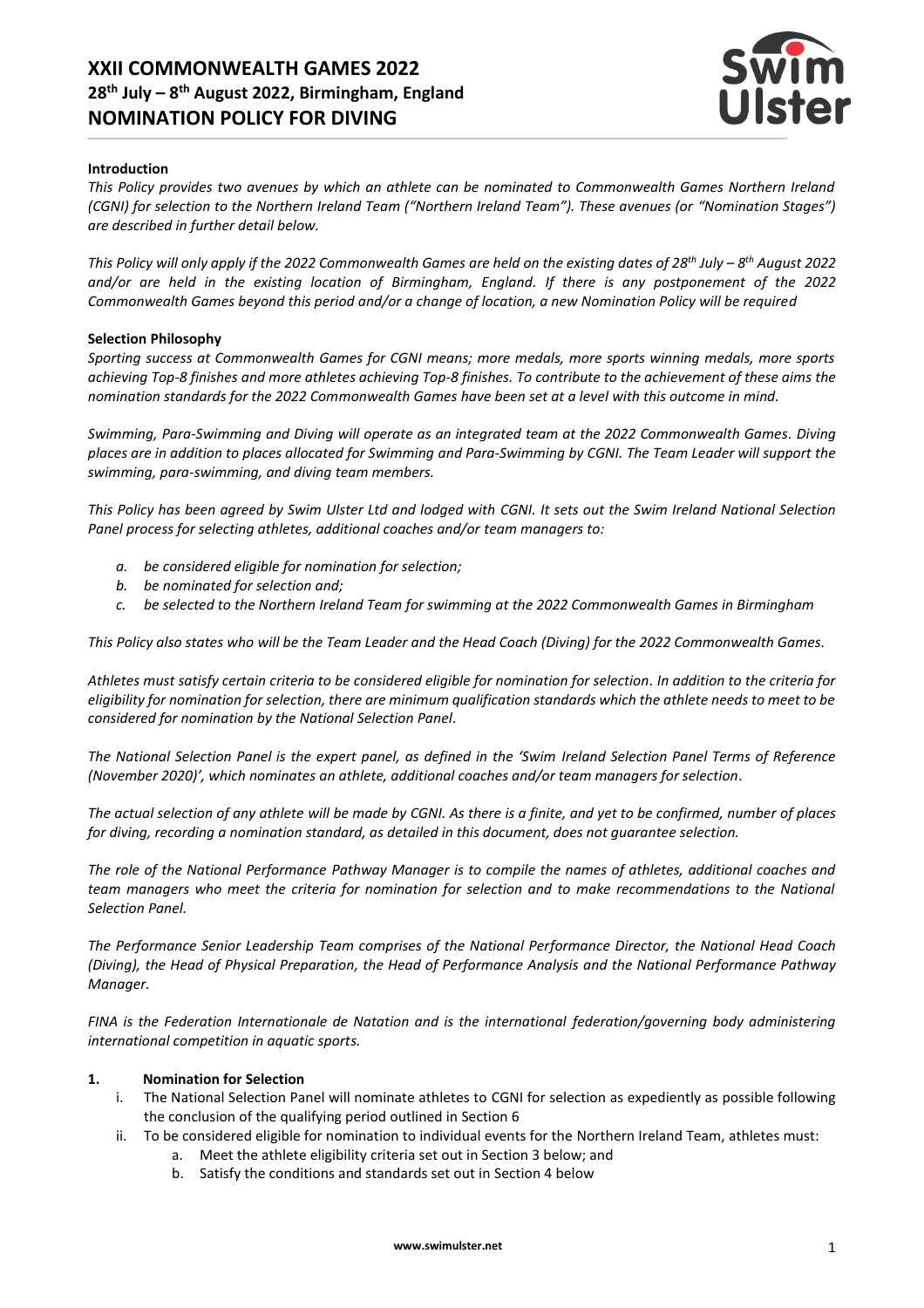

## **2. Northern Ireland Team**

- i. CGNI is the body which has the power to select an athlete or member of staff to the Northern Ireland Team for the 2022 Commonwealth Games in Birmingham, England
- ii. CGNI will determine the team size and personnel
- iii. CGNI agrees to notify Swim Ulster Ltd of its selection or its refusal to select any nominated athlete as soon as reasonably practicable after CGNI receives the National Selection Panel's nominations following the conclusion of each Nomination Stage
- iv. There are three individual events per gender in the Commonwealth Games programme for diving. Athletes may be selected to the Northern Ireland Team via the two Olympic individual events per gender only. Up to a maximum of three athletes can be nominated for selection by the National Selection Panel per individual event

# **3. Athlete Eligibility**

At the time that the National Selection Panel is nominating athletes for selection to CGNI, athletes must meet the following criteria to be considered eligible for nomination:

- i. Be eligible to represent Northern Ireland as per Commonwealth Games Federation Bylaw 17. A copy of this document can be requested by emailing admin@swimulster.net;
- ii. Be a registered member of a Swim Ulster Ltd club based in Northern Ireland for the 2021-2022 season where any membership category is accepted;
- iii. Declare Northern Ireland as their Commonwealth country of representation prior to the commencement of the 2021-2022 season;
- iv. Be in good standing with Swim Ireland and Swim Ulster Ltd;
- v. Be available to fulfil all of the Northern Ireland Team obligations;
- vi. Comply with the statements and expectations of the Swim Ireland 'On This Performance Team' booklet;
- vii. Not be the subject of a current anti-doping ban, a current doping violation and/or a pending doping violation. Swim Ulster Ltd shall inform CGNI immediately of the outcome of any anti-doping test of any athlete nominated for selection;
- viii. Comply with any Commonwealth Games Federation, FINA and CGNI eligibility criteria and/or requirements. CGNI, in consultation with FINA and the Commonwealth Games Federation, will decide on any question of eligibility (having regard to all eligibility criteria set by the Commonwealth Games Federation, FINA and Swim Ulster Ltd Ltd) with the CGNI decision being final

## **4. Nomination Stage 1**

i. To be considered for nomination for selection to the Northern Ireland Team in Nomination Stage 1, athletes must have been selected for and competed at the 2021 Olympic Games in Tokyo, Japan, and will be specifically subject to Section 11

## **5. Nomination Stage 2**

i. To be considered for nomination for selection to the Northern Ireland Team in Nomination Stage 2, athletes must record a Performance Score, within the qualifying period at one of the events approved by the Commonwealth Games Federation outlined in Section 5, which is equal to or better than the individual event Nomination Standard detailed in Table 1. All rounds of competition within the Nomination Trials (heat and/or final) are seen as having equal consideration status

| Table 1           |                |                   |
|-------------------|----------------|-------------------|
| <b>MALE</b>       |                | <b>FEMALE</b>     |
| <b>Nomination</b> | Event          | <b>Nomination</b> |
| <b>Standard</b>   |                | <b>Standard</b>   |
| 347               | 3m Springboard | 240               |
| 285               | 10m Platform   | 232               |
|                   |                |                   |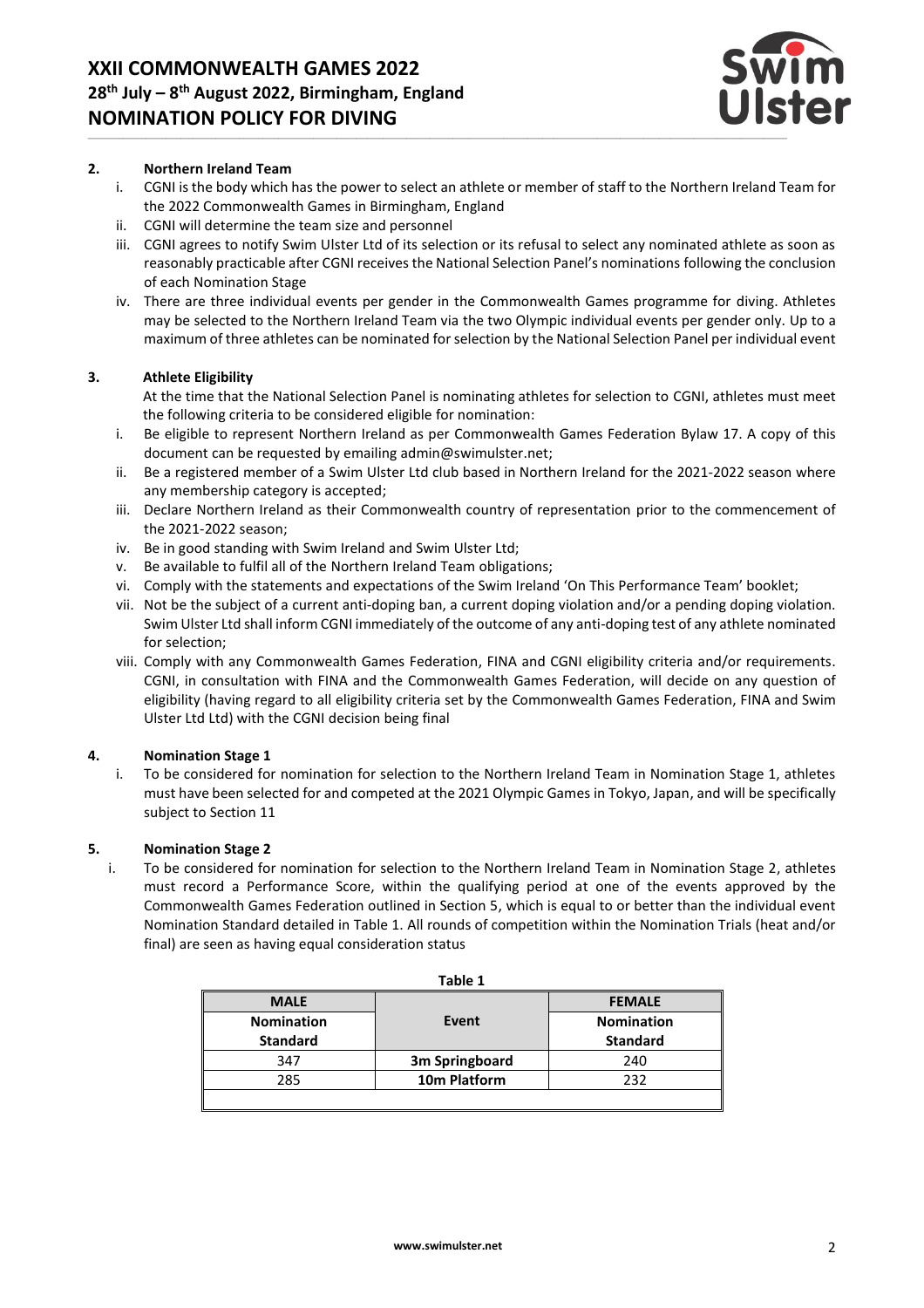

#### **6. Athlete Nomination Procedure**

- i. At the conclusion of the qualifying period  $(1^{st}$  January 30<sup>th</sup> April 2022 inclusive) those athletes who have achieved the requirements of Section 5 or Section 5 (plus meeting the athlete eligibility requirements outlined in Section 3) will be considered eligible for nomination to CGNI by the National Selection Panel
- ii. Commonwealth Games approved competitions are:
	- o Any FINA or LEN approved competitions (including the Olympic Games, FINA World Championships, LEN European Championships and/or FINA World Cup events) scheduled during the qualifying period
	- o The British Diving National Cup and British Senior National Championships scheduled during the qualifying period
- iii. The decision of the National Selection Panel shall be subject to an Appeals Process (Section 15)

## **7. Team Leader**

i. The Team Leader for the Northern Ireland Team at the Commonwealth Games will be the National Performance Pathway Manager

## **8. Team Head Coach (Diving)**

i. The Head Coach for the Northern Ireland Team (Diving) at the Commonwealth Games will be the Swim Ireland National Head Coach (Diving)

# **9. Northern Ireland Team Obligations**

CGNI will publish a suite of obligations which must be agreed to by any athlete, coach or team manager who has been selected to represent the Northern Ireland Team at the Commonwealth Games. In addition to CGNI obligations, Swim Ulster Ltd oblige all athletes selected by CGNI to:

- i. Complete, sign and comply with the Swim Ireland National Team Code of Conduct
- ii. Comply with the CGNI Team Members Agreement
- iii. Complete a Swim Ulster Ltd Medical Form prior to competing at the Commonwealth Games
- iv. Commit to the values of the Swim Ireland National Squad Athlete Charter
- v. Abide by the Uniform Policy, the Media Policy, the Appearances Policy, the Betting, Gambling & Integrity Policy, and the Sports Supplements Policy of the Swim Ireland National Team
- vi. At the date of the decision of CGNI selections, all athletes selected must ensure that they are making the required Kitman submission each training day
- vii. Comply with Swim Ulster Ltd, CGNI and FINA swimwear regulations
- viii. Adhere to all prescribed travel arrangements which might involve different travel dates to other members of the Team
- ix. Not take holidays between the end of the qualification period and the start of the Commonwealth Games
- x. Not attend overseas camps and/or competitions between the end of Qualification Period outlined in Section 5 and the start of the Commonwealth Games without prior written approval from the National Performance Pathway Manager
- xi. Make themselves available for all Northern Ireland Team activities designated by the National Performance Pathway Manager (including, but not limited to, a 2022 National Team Day, any CGNI Pre-Event Team Days, preparation camps and/or holding camps)
- xii. No Team member will be allowed to leave a Team camp or undertake any activities that are not directly relevant to the Team camp, including any external media, sponsor, or social activities. Failure to attend the required activities could result in an athlete being de-nominated. Under exceptional circumstances, written approval to be excluded from activities can be given by the National Performance Pathway Manager
- xiii. Nominated athletes, team coaches, and team managers agree not to attend the Commonwealth Games Opening Ceremony
- xiv. Nominated athletes, team coaches, team managers, Swim Ulster Ltd and Swim Ireland agree not to disclose any nominated name to the press or any other media (including their own social media) until CGNI have selected the team member for the Commonwealth Games and announced this to the press and other media
- xv. Nominated athletes, team coaches, team managers, Swim Ulster Ltd and Swim Ireland agree to abide by all CGNI and Commonwealth Games Federation requirements

## **10. Team Uniform/Kit**

i. All Team uniform and kit (other than competition kit) will be provided for and to the Team by CGNI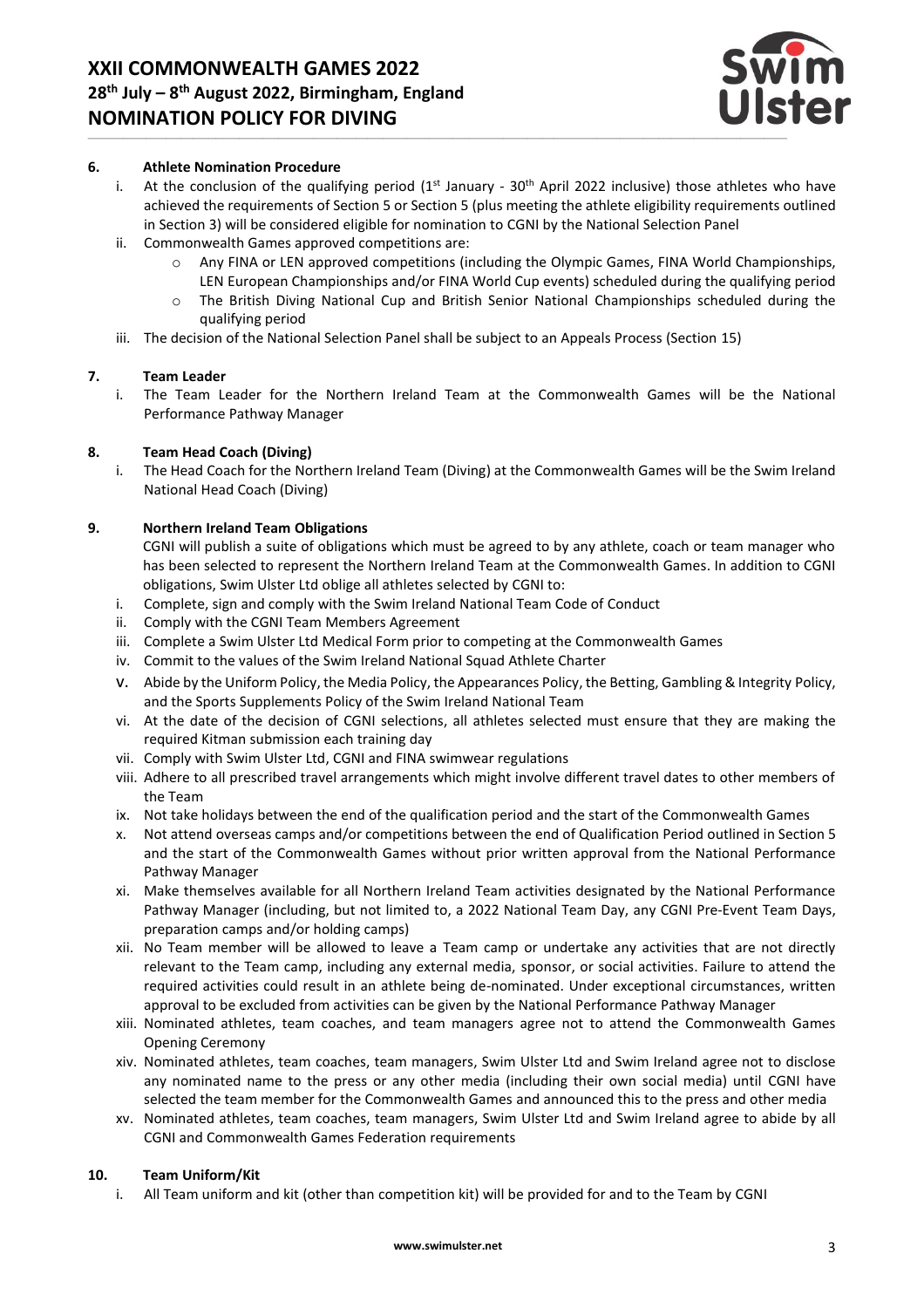

- ii. All Team competition kit will be provided for and to the Team by Swim Ulster Ltd or CGNI
- iii. Athletes accepting competition kit from Swim Ulster Ltd and/or CGNI must wear them (or another branded kit of the same sponsor) for all of their events. Athletes may exercise 'freedom of choice' in the wearing of nonsponsor kit, but such kit must be unbranded

# **11. Competitive Readiness**

'Competitive Readiness' means the combined professional opinion of the National Performance Director, the National Performance Pathway Manager and the National Head Coach (Diving) following advice, where necessary, from a member/s of the CGNI Medical Team as to the ability of an athlete who has been nominated for selection or who has been selected to represent the Northern Ireland Team at the Commonwealth Games to achieve an equal or superior performance in their nominated Olympic event(s) at or above the Nomination Standards detailed in Table 1.

- i. Athletes who, in the opinion of the National Performance Director, National Performance Pathway Manager and National Head Coach (Diving), do not remain Competitively Ready by reason of lack of fitness, injury, illness, application to training, performance behaviour or other reasons, may be removed from the Northern Ireland Team
- ii. Athletes and their home programme coaches shall immediately report any injury, illness, change in training, change in application to training and/or performance behaviour, that could affect their ability to compete at their highest level at the Commonwealth Games, to the National Performance Pathway Manager in writing, via e-mail
- iii. In the case of lack of fitness, injury, or illness, it shall be necessary for the National Performance Director, the National Performance Pathway Manager, and the National Head Coach (Diving) to consider recommendations made by a member/s of the CGNI Medical Team
- iv. In the case of application to training, or performance behaviour or other reasons, it shall not be necessary for the National Performance Director, the National Performance Pathway Manager, and the National Head Coach (Diving) to seek recommendations from a member/s of the CGNI Medical Team
- v. In the case of lack of fitness, injury or illness, such athletes may be subject to a 'Proof of Readiness Test' to be determined by the National Performance Director, the National Performance Pathway Manager, the National Head Coach (Diving), and appropriate a member/s of the CGNI Medical Team. The Proof of Readiness test will consist of a controlled performance such as a competition or an observed test or a time trial
- vi. Athletes who are notified of a Competitive Readiness concern shall not travel with the Northern Ireland Team to any Team event including the Commonwealth Games and the Commonwealth Games Holding Camp, unless and until the opinion of the National Performance Director, National Performance Pathway Manager, and the National Head Coach (Diving) has been communicated to that athlete that the athlete does meet their opinion of Competitive Readiness. If the athlete is at either the Commonwealth Games or the Commonwealth Games Holding Camp and the opinion is that the athlete is not Competitively Ready, then he or she may be required to return home immediately
- vii. The opinion on Competitive Readiness made by National Performance Director, the National Performance Pathway Manager, and the National Head Coach (Diving) is final

# **12. Withdrawal & Removals**

At any stage an athlete, coach or team manager may withdraw from the Northern Ireland Team but may only do so in extenuating circumstances

- i. An athlete, coach or team manager may be removed from:
- a. Eligibility for nomination, or;
- b. Nomination for selection, or;
- c. Selection to the Northern Ireland Team for any of the following reasons:
- Behaviour that is inconsistent with the National Team Code of Conduct
- Found to be in violation of any anti-doping policy or procedure as outlined by Swim Ulster Ltd, Swim Ireland, Sport Ireland, UK Anti-Doping Agency and/or the World Anti-Doping Agency (WADA);
- Unable or unwilling to fully comply with the Northern Ireland Team Obligations (Section 8)
- ii. An athlete may be removed from the Northern Ireland Team before or after nomination for selection or before or after selection if, in the opinion of the National Performance Director, the National Performance Pathway Manager and National Head Coach (Diving), he/she does not have Competitive Readiness (Section 11)